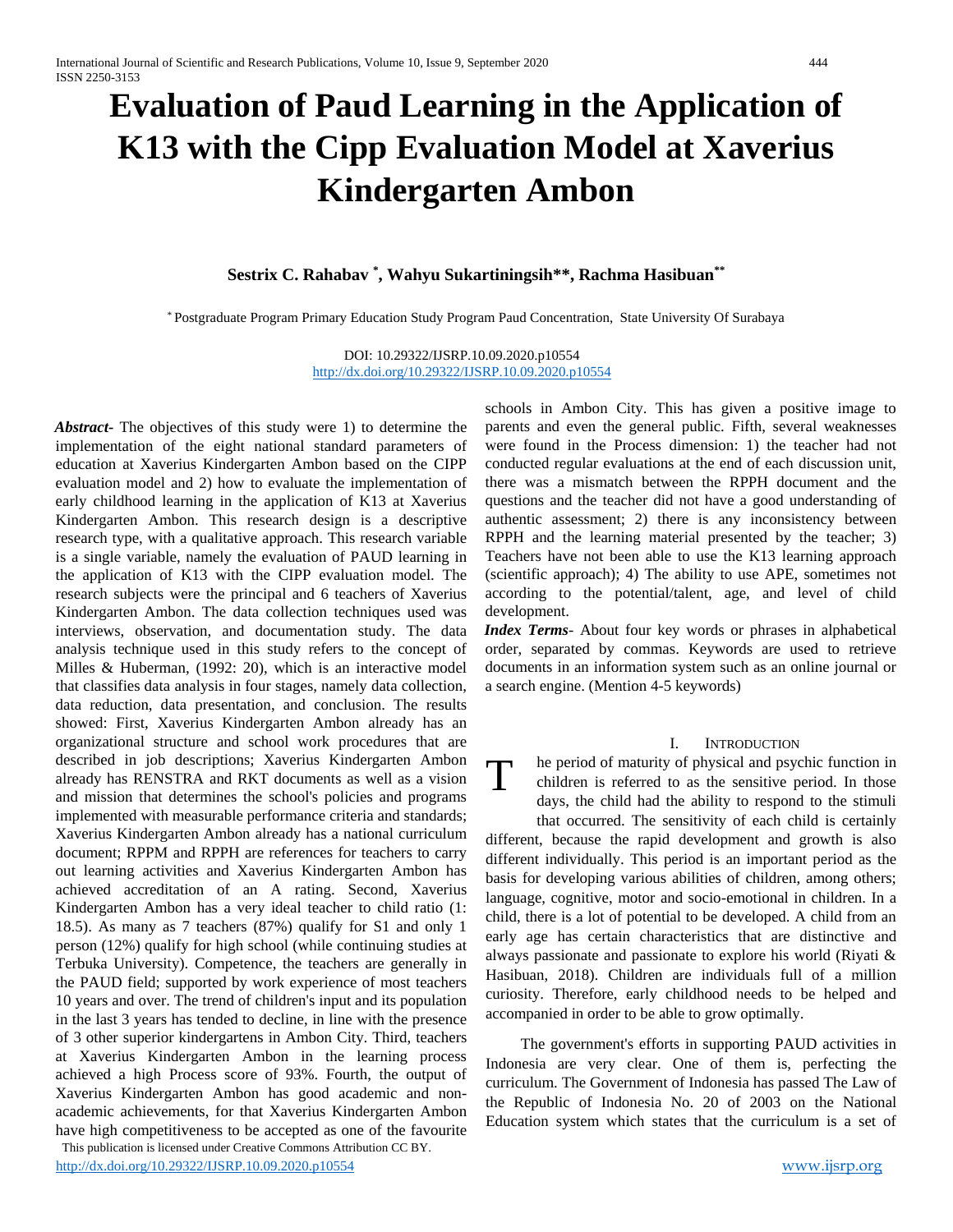plans and rules concerning the objectives, content and materials of lessons and how to use them to organize learning activities for educational purposes.

Suyadi means curriculum is a written text containing an explanation of every program in education in the school that should be done every year (Suyadi, 2011 p.78). For this reason, educational objectives are developed and prepared through the curriculum. To facilitate learning activities, the curriculum is used as a reference to organize it (Sukmadinata, 2015, p. 34). On the basis of some of the experts' opinions, it can be said that the curriculum is a plan device that contains rules or as a reference and guidelines for teachers in designing learning devices and implementing them in each learning activity.

Early childhood education (PAUD) is a basic education as a form of coaching effort stipulated for children, from the age of birth to the age of six that is carried out through the provision of educational stimuli so that the growth and physical and spiritual development of the child is more ready to enter further education formally, informally or informally. In line with this, it was further stated by Budiarti and Hasibuan (2016) that Early Childhood Education (PAUD) is the education of children aged zero to six years conducted by educators and parents in the process of care, parenting and education. Through the educational process, children can know and understand the learning experience gained from learning.

In line with this, Law No. 20 of 2003 on the National Education System Article 1 number 14 (in the Ministry of Education 2015, p.3) says that PAUD is a form of effort to nurture children from birth, until the child is six years old through the provision of educational stimuli in order to help the child grow, both physically and spiritually so that the child is really ready to enter the next level of education. Law in 2003 Section Seven of Early Childhood Education Article 28 (in Arifin 2014, p. 43), states that a) PAUD is an education carried out before the child enters the primary education level. b) Paud pathways are implemented through formal, informal or informal education pathways. c) Kindergarten (Kindergarten), Raudhatul Athfal (RA), or other equivalent forms are forms of PAUD on formal education pathways. d) PAUD located in the path of nonformal education, namely; Play Group (KB), Day Care Park (TPA), or other equivalent forms. e) PAUD in informal education pathways, such as family education or education organized by the environment.

The 2013 curriculum in PAUD based on Permendikbud No. 146 of 2014 is a curriculum implemented by the government to replace the PAUD Operational Curriculum that has been in effect for approximately 6 years. Fadillah (2014, p. 16) states that the 2013 curriculum is an improved curriculum to balance soft skills and hard skills in the form of attitude, skills and knowledge. With the 2013 PAUD Curriculum, it is expected that children can have improved attitude, skills and knowledge competencies and develop in accordance with the level of education that has been pursued, so that it will be able to influence and determine the success of the child. According to Sunardi and Sujadi (PLPG 2017, p. 10), K13 PAUD is a competency-based curriculum, because in its learning early childhood leads to the achievement of competencies of spiritual attitudes, social attitudes, knowledge, and skills involving six aspects of development in an integrated manner.

It is hoped that the implementation of this 2013 curriculum will be able to give maximum results to produce a good quality of education that is able to compete in the era of globalization today. This is possible because K13 is a curriculum that has many conceptual advantages based on character and competence that are realized to be so important today. Children are expected to be able to behave, knowledge and have skills in competing in today's era of globalization. This is one of the advantages of K13 from internal factors.

According to Wahyudin (2014, p. 5) child activity, holistic assessment, enforced character education, competency and needs conformity, and good evaluation system are some of the important things for the change and improvement of the curriculum. In addition, k13 externally has the advantage of preparing children to compete on the International scene with various other countries. In reality, many teachers are still not able to understand the intent and how to implement K13. As a result, the planning and evaluation did not occur to the maximum. It is well realized that without the ability and quality of good teachers, efforts to improve in the field of education are unlikely to succeed.

The essence of education is the learning process. Teachers are required to creatively create activities in learning (Riyati & Hasibuan, 2018). This will only work in the hands of qualified teachers. Teachers by various circles become the deciding instrument of children's learning success because it is the teacher who will transfer science and cultural value to the child. Gagne (in Setyosari, 2010) asserts that the teacher's duties in the learning process include designer, executor, and evaluator (p. 34). At that level, the successful implementation of K13 requires a professional teacher.

Professional coaching of teachers has been carried out by the government through policies of improving qualifications, certification and competency improvement through seminar forums, trainings and so on. However, in fact the ability of teachers has not improved relatively. This is in line with what FSGI Secretary General Satriwan Salim told Republika Daily, Wednesday, March 14, 2018. Satriwan Salim stated that certification has not been able to make a professional teacher, but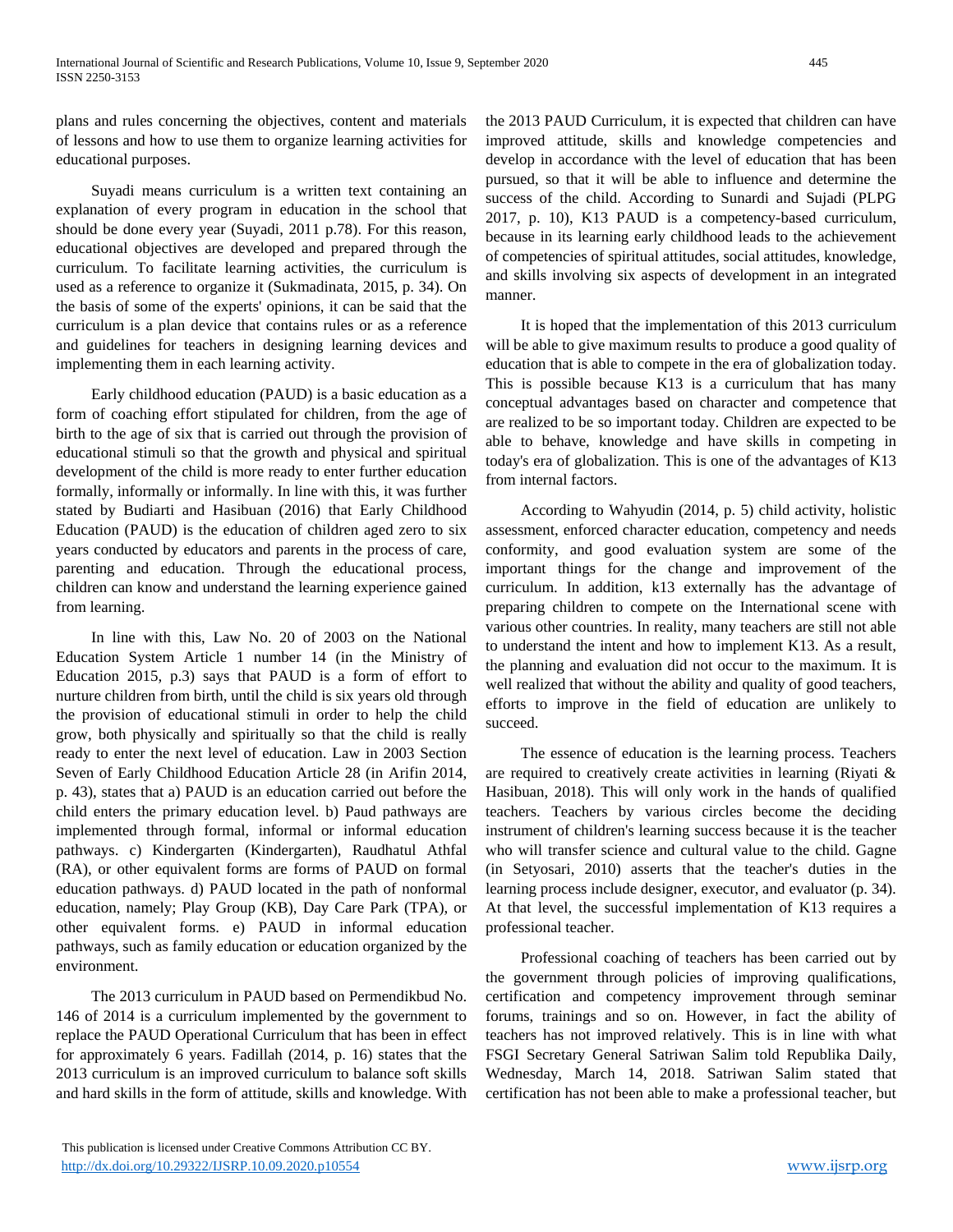rather just pursue financial additions. Not only that, many problems arise in the field related to teacher competency.

For a long time, the competence of teachers in terms of teaching skills has not developed to the maximum, as stated by Jailani (2014). Just imagine, as reported by Kompasiana Daily online on November 28, 2017 that of the 3.9 million teachers present, there are still 25% of teachers who do not qualify for academic qualifications, and 52% of teachers do not have a professional certificate (Kompasiana.com, 2017). Maluku Province is one of the provinces whose teacher quality is relatively low. The Ministry of Education (2016) reported that from the test results UKG Maluku ranked second from below, with a score of 47.81 after the key position of North Maluku with a score of 45.34 (p. 22).

According to Totok Suprayitno (in Kompas 14 September 2018), who is the Head of research and development agency of the Ministry of Education and Culture that as for ukg results, nationally the average score is 53.02. This is below the minimum competency standard stipulated, which is 55.0. A total of 27 provinces have an average UKG yield score below minimum competency standards. There are only seven provinces with ukg results above standard, namely West Java, Bangka Belitung Islands, Bali, East Java, DKI Jakarta, Central Java, and DI Yogyakarta. Furthermore, Totok stated that based on the interim results of teacher competency test (UKA), a number of regions in Eastern Indonesia showed very low scores. These areas include Central Sumba, Papua, Morotai, Barito, Mentawai and Maluku.

Xaverius Ambon Kindergarten is one of the kindergartens in Ambon city that has achieved accreditation A. The kindergarten has implemented K13. Based on initial observations made by researchers in the field, teachers are still having problems implementing K13-based learning. From a recording of the results of an interview with one of the teachers, it was explained that the teachers felt the need to further improve their abilities, especially about the design of K13-based learning, so that teachers no longer had difficulty implementing it in learning.

The teacher stated that many k13 socializations are followed by teachers only for a moment. Socialization is also done in large groups without being followed by workshops on the preparation of learning devices and peerteaching.

For this reason, the teacher felt the need to continue to add his skills and knowledge again, especially related to K13 PAUD learning

The information submitted by the informant is confirmed by the observation of the author in the class. When observing some teachers in the classroom while teaching, teachers are generally still the center of learning activities. Learning is done monotonously, namely lectures, singing, interspersed with play. Rpph prepared by teachers, if observed does not include 6 basic abilities as mandated in Permendikbud No.137 of 2014 on the National Standard of Early Childhood Education which includes religious and moral values, physical-motor, cognitive, language, socio-emotional and art as a whole and holistically-integrative.

Teachers have not applied what is written in RPPH with activities in the classroom. Thus, RPPH appears to be a document prepared solely to meet formal-admistrative requirements and has not become a formal guide to be applied in classroom learning activities. The results of the authors' observations, in line with monev report conducted by BAN PAUD and PNF Maluku Province in 2019 on the performance of PAUD institutions after accreditation in 2018, as much as 60% of PAUD institutions in Maluku in an effort to improve teacher professionalism, accent is still on the compliance aspect and has not switched on performance aspect (p. 30).

The objective condition is inversely proportional to the spirit that the Government wants to develop through the K13 policy. Ideally the implementation of K13 in PAUD, implemented with a learning approach while playing, habituation and integrated thematic learning (in Mahmudah, 2016).

In that context, the authors will focus on the evaluation of PAUD learning in the implementation of K13 with cipp evaluation model at TK Xaverius Ambon. CIPP is the most widely known evaluation model applied by evaluators. The model was developed by Stufflebeam in 1967 at Ohio State University. This model emphasizes four things: Context evaluation; Input evaluation; Process evaluation; and Product evaluation (Arikunto.S., & Cepi. S.A., 2009, p. 27).

Experts have developed many models of evaluation of wearable programs. One of the most frequently used is the CIPP evaluation model. The CIPP model was developed by an expert named Stufflebeam who thought that evaluation had an important purpose not to prove but to improve (Stufflebeam, H.M., & McKee, B., 2003, p. 118). This evaluation model can be applied in all areas. Furthermore, according to Sudjana and Ibrahim (2009, p. 246) which translates each of these dimensions with the following meanings: a) Context (evaluation of context): planning of coaching programs influenced by situations or backgrounds. b) Input (evaluation of input): the achievement of the coaching program is supported by the quality of input. c) Process ( evaluation of the process): what has been planned, starting from the implementation of the program and the use of customized facilities. d) Product (evaluation of results): the results achieved. The four words mentioned in the CIPP abbreviation are the target of evaluation, which is nothing but a component of the process of an activity program.

The following will be discussed the components or dimensions of the CIPP model which include; context, input,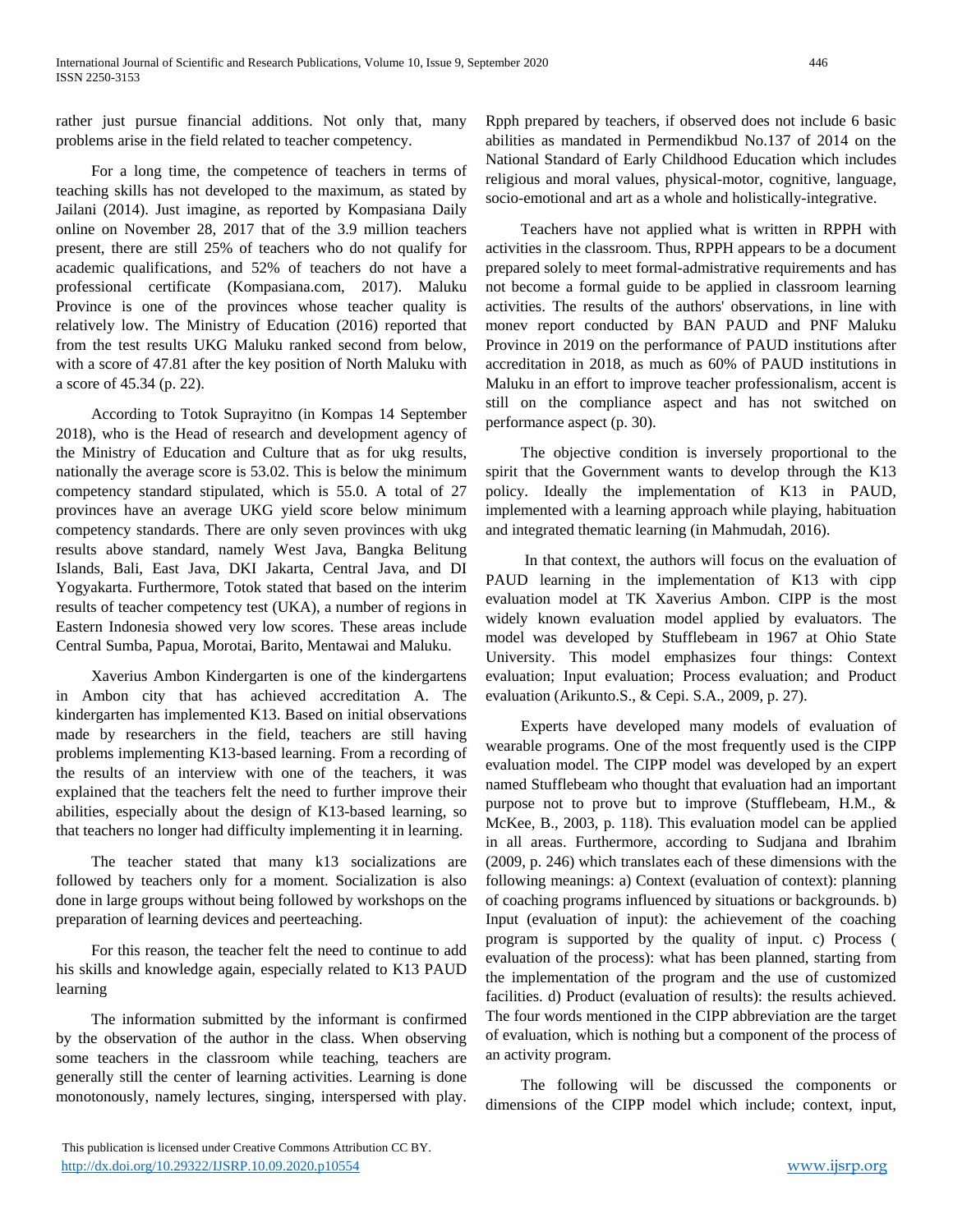process, product. a) Context Evaluation according to Stufflebeam (in Hamid, 2009) mentions, the main purpose of context evaluation is to know the cuts and weaknesses that evaluan has. By knowing these strengths and weaknesses, evaluators will be able to provide the necessary direction of improvement. According to Arikunto, S., & Cepi. S, (2009) that context evaluation is an attempt to describe and detail the environment of unmet needs, populations and samples served, and project objectives. b) Input Evaluation, which is the second stage of the CIPP model which widoyoko (2009) thinks that input evaluation helps to manage decisions, determines the sources that exist, what alternatives are taken, what plans and strategies to achieve the goals, and how procedures work to achieve them. Input evaluation components include: 1) Human resources, 2) Supporting facilities and equipment, 3) Funds or budgets, and 4) Various necessary procedures and rules.

According to Stufflebeam (in Arikunto., S., & Cepi, 2009) that questions related to input, leading to a problem solving that encouraged the program in question. c) Process Evaluation, according to Worthen & Sanders (in Widoyoko, 2009) that the evaluation process emphasizes on three objectives namely; 1) do detect or predict in procedural design or its implementation during implementation stage; 2) to provide information for programmed decision, and 3) to maintain a record of the procedure as it occurs. Evaluation processes are used to detect or predict the design of procedures or implementation designs during the implementation stage, providing information for program decisions and as records or archives of procedures that have occurred. The evaluation process includes a collection of assessment data that has been determined and applied in the practice of implementing the program. Basically, evaluate the process to find out to what extent the plan has been implemented and what components need to be improved. While according to Arikunto., S., & Cepi (2009), the evaluation of the process in the CIPP model refers to "what" (what) activities are carried out in the program, "who" (who) the person appointed in charge of the program, "when" (when) the activity will be completed.

In the CIPP model, the evaluation of the process is directed at how far the activities implemented in the program have been carried out according to the plan. d) Product Evaluation according to Sax (in Widoyoko, 2009), giving the understanding of product evaluation /results is "to allow to project director (or techer) to make decision of program". From the evaluation process is expected to help project leaders or teachers to make decisions related to the continuation, end, or modification of the program. While according to Tayibnapis (in Widoyoko, 2009) that the evaluation of the product to help make the next decision, both about the results that have been achieved and what is done after the program runs. From the above opinion, it can be concluded that the evaluation of the product is an assessment carried out in order to see the ateability /success of a program in

achieving the previously determined goals. It is at this evaluation stage that an evaluator can determine or recommend to evaluan whether a program can be continued, developed/modified, or even discontinued.

To assess needs, issues, assets and opportunities, to help policymakers set goals and priorities, and to help other groups of users know the goals, opportunities and outcomes are context evaluations. Input evaluation is carried out to assess alternative approaches, action plans, staff plans and financing for the continuity of the program in meeting the needs of the target group as well as achieving the goals set. For this type of evaluation is very useful for those who make policies in selecting the design, form of financing, allocation of resources, executors and schedule of activities that best suit the needs. To assess the implementation of the plan that has been set up to assist the implementers in carrying out activities and then will be able to help other groups of users to know the performance of the program and estimate the results, then use process evaluation.

To identify and assess the results obtained, expected and unexpected, short-term and long-term, both for the implementers of the activities in order to focus on achieving the program goals and for other users in putting together efforts to meet the needs of the target group is the goal of the evaluation of the results (products). As for the division of this evaluation in an assessment of several related things; effectiveness, sustainability and transportability (Stufflebeam, D.L, 2003). Cipp (Context, Input, Process, and Product) models are one form of evaluation model performed in its entirety (all are one intact system).

This model is unique and has advantages located in decision-making devices related to the planning and operation of a program. The CIPP model will be explained in more detail as follows: 1) Context evaluation, including analysis of issues related to the program environment or objective conditions to be implemented. This evaluation provides an overview of the analysis of the strengths and weaknesses of a particular object. According to Stufflebeam that context evaluation is something important in identifying opportunities and assessing needs. A discrepancy view of reality with expected conditions (ideality) is a form of formulation of something that is actually expected or needed.

It can also be said that this evaluation relates to the analysis of what are the strengths and weaknesses of an object that is temporarily implemented. Context evaluation contributes in the form of information, especially for evaluators in planning a program to be done. Another point is to give a reasonable picture of a program. 2) Evaluation of inputs, including conducting personal analysis of how to use existing literature and the absence of alternative strategies that can also be used to achieve a program. See if, the system used is able to achieve the goal,

This publication is licensed under Creative Commons Attribution CC BY. <http://dx.doi.org/10.29322/IJSRP.10.09.2020.p10554> [www.ijsrp.org](http://ijsrp.org/)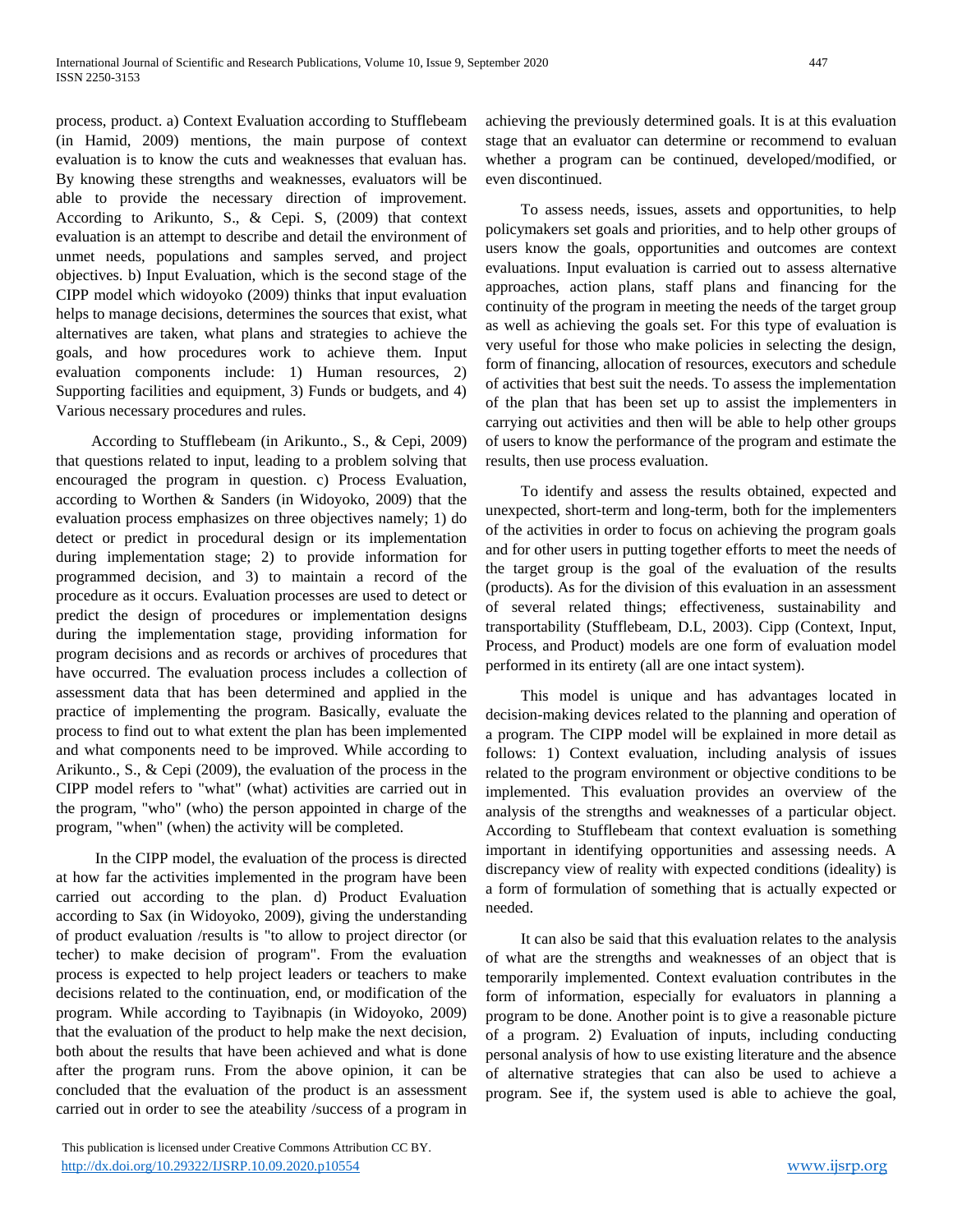alternative strategies that can be used, how it costs and the right time for a program to be implemented.

In addition, input evaluation has the benefit of being a guide in choosing what program strategy is suitable in designing something as well as its procedures and rules. Through existing data and information, it can be determined what strategies are used within limitations. 3) Evaluation of the process is an evaluation that is designed and applied in the practice of activities directly, including how to identify problems that exist in all facets, both the planning, the process and the implementation of it. In each activity carried out, will be monitored honestly and thoroughly, any changes that occur. The various processes that occur will be recorded and recorded in detail, which is useful for future decision-making to determine the next best strategy.

Evaluation as a process of assessing something based on objective standards that have been set, then a decision is taken on the evaluated object (Djaali & Muljono, 2008, p. 45). According to Worthen & Sanders (in Sawitri, S., 2007, p. 24), the evaluation of the process aims to : a) Can be known what are the weaknesses during the implementation of this process, including anything good to maintain; b) Obtaining information about what the decision is; and c) Properly store defective recordings in the field concerning important matters during implementation; 4) A collection of descriptions and "judgment outcomes" in relation to context, input, and process, then interpreted the price and services provided is the evaluation of the product.

Product evaluation is an evaluation that measures the extent of the success of the goals achieved by containing various records about the achievement of the results and what is done for the improvement. Measuring and interpreting the results that have been achieved is a product evaluation activity. Measurements are developed and administered regularly and thoroughly. Accurate analysis will have an impact on the withdrawal of conclusions and submission of means in accordance with eligibility standards.

Broadly, product evaluation activities include setting the program's operational objectives, measuring criteria that have been achieved, comparing them between the field reality of the objective formulation, and compiling

rational interpretation. Analysis of this product is required comparison between the objectives set out in the design and the results of the program achieved. The results of this assessment can be test scores, percentages, observation data, data charts, sociometry and so on that can be spelled out with more detailed objectives. The rest will be qualitative analysis of how it can produce such a thing. What are the decisions taken from the implementation assessment at each stage of the evaluation of the program divided into 3 categories namely low, moderate, and high. The CIPP model is a decision-making-oriented model.

In this model, evaluation is divided into 4 kinds, namely: a) Context evaluation helps decision-making planning, formulates goals, determines the needs that will be achieved later; b) Evaluate input or input i.e., help, decision making, determine available resources, what alternatives are used, plans and strategies for achieving needs, and how to work to achieve those goals; c) Evaluation of the process, that is, helps to make decisions to the extent that the program has been implemented; d) Evaluate the product to re-evaluate the decision.

The CIPP model has the advantage of having a dynamic working system. Sukardi (2012, p. 63) states that the evaluation of cipp model outlines four kinds of decisions, namely: 1) The selection of general objectives and specific objectives is influenced by decision planning; 2) The decision or structuring is made, which is the optimal strategy used and the design of the process in order to achieve the objectives derived from the planning decided; 3) Implementation decisions that evaluators seek infrastructure to produce and improve decision-making, plans, methods, strategies to choose; and 4) Recycling decisions that determine, if a program is to be continued, then proceeded with modification, and or dismissed in total on the basis of existing terms.

According to Worthen (2001) that evaluators will not make strategic planning, because it is considered quite detrimental. The evaluation focuses on implementing four kinds of decisions divided into 4 sections, namely: 1) evaluation of context, information about what is needed to take precedence in order for the goal to be achieved; 2) input evaluation, the availability of information on what to do, where the advantages and weaknesses are, the strategy, and how to achieve the objectives; 3) evaluation of the process, the availability of information for the person tasked to evaluate in performing the monitoring procedure so that what is the excess can be utilized and its weaknesses can be eliminated; and 4) product evaluation, the availability of information that can be assured when a situation that makes a goal can be achieved and determine strategies related to the procedures and methods used to achieve the goal or vice versa (Sukardi, 2012, p. 64). The approach in the evaluation that is often used is an experimental approach, a goal-oriented approach, which

focusing on decisions, user-oriented and responsive approaches oriented towards success targets in evaluation.

The components in this education are interconnected with each other. PAUD in Indonesia is the same. In its current development, PAUD is quite important in children's education. According to an expert named Jalal (in Santoso, 2011, p. 218) that optimizing the development of children's brains is the goal of PAUD. Early childhood education covers the entire psychosocial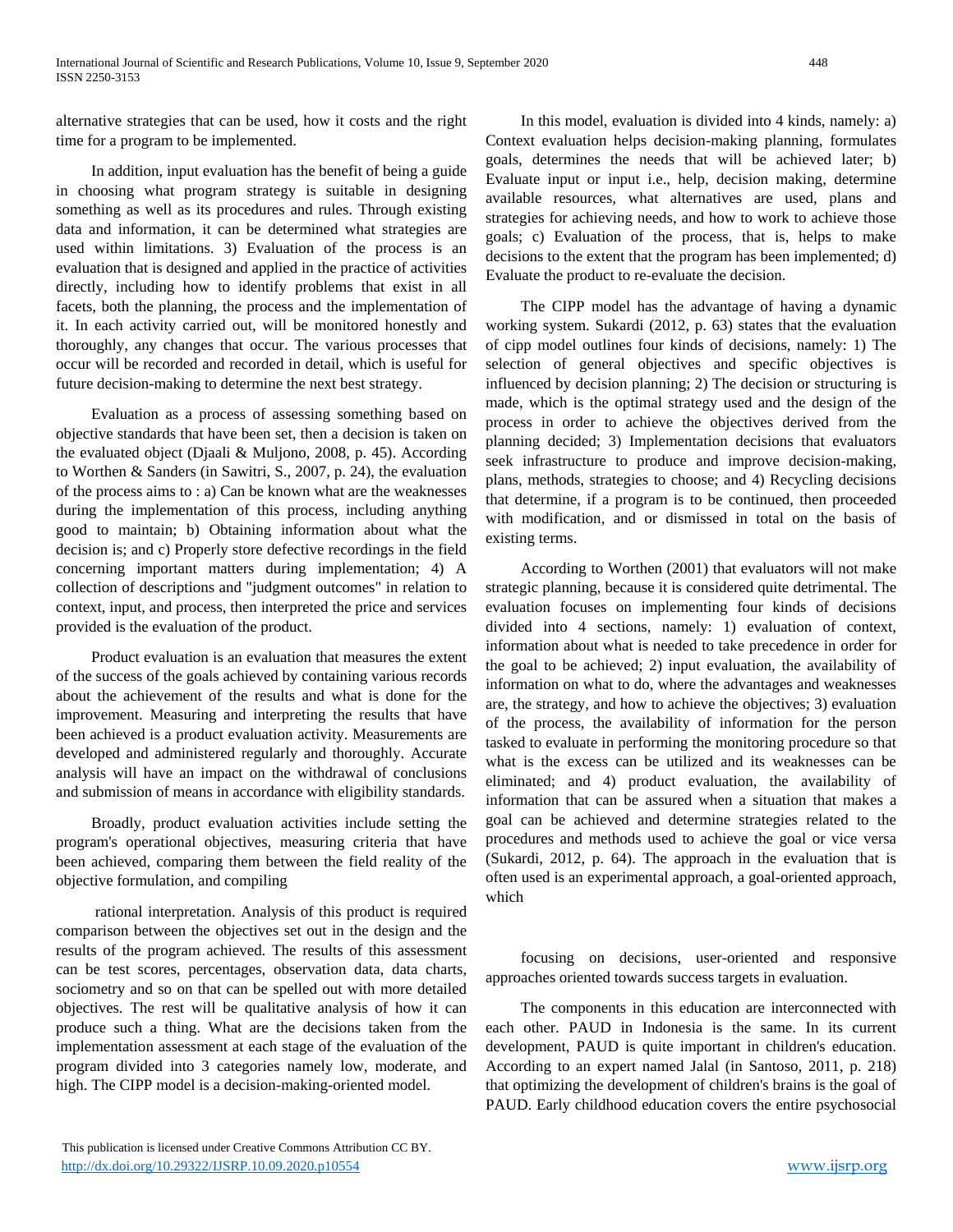stimulus process of the child, so in designing his learning must be based on the ability, level of development, interest and needs of the child individually. The three core components of paud implementation are the determinants in the success of PAUD institutions according to Suyadi (2011, p. 224). The three components are input, process, and output. The input is child; a learning process that can run smoothly, effectively, and efficiently.

It takes many useful tools to support the implementation of the learning process according to the objectives that want to be achieved in the implementation of the learning process itself. The latter is, the output. Output is the impact of a process. The main input is the child. A human individual who consciously desires to develop his or her potential (physical and spiritual) through the process of teaching learning activities available at a certain level or level and type of education is the child himself. In education, children are the main object (central object), which is closely related to all activities in the educational process. Second, that is educators. An educator should be able to understand about the roles and tasks a child must accomplish in his or her growth as well as his learning. Educators are tasked with preparing learning resources in an effort to support the learning process.

According to Masitoh (2011, p. 43) planning is the beginning of a movement for a person to want to do something. There is an idea of what to do and how to do it for the purpose of achieving a planning goal. There is a concrete development of the curriculum in the form of a set of plans containing a number of learning experiences through play given to early childhood based on the potential and developmental tasks that must be mastered in order to achieve competencies that must be possessed by the child is basically paud learning activities (in Sujiono 2009, p.138). Previously the government has issued Permendikbud No.137 Year 2014 on PAUD standards, in order to answer this. PAUD is usually organized by drawing up a learning curriculum that is based on the regulation, to conform to the national standards that apply generally. The implementation of learning is a component of the process in question. Learning activities in order for children to be interested are considerations that must be considered, so an educator must establish a variety of learning methods. Various learning methods are applied to achieve goals or also referred to as learning strategies.

Application of a wide range of appropriate methods in learning with appropriate objective characteristics. There are several learning methods that can be applied in PAUD according to Isjoni (2009, p. 86), such as play methods, travel methods, conversation methods, storytelling methods, demonstration methods, and project methods. The last component is, the output and developmental aspect stipulated here in the form of learning objectives in the form of learning activities that children will do in one learning. Permendikbud No. 58 of 2009 states clearly

 This publication is licensed under Creative Commons Attribution CC BY. <http://dx.doi.org/10.29322/IJSRP.10.09.2020.p10554> [www.ijsrp.org](http://ijsrp.org/)

about the standard of child developmental attainment level consisting of nam development, motor, cognitive, language, and socio-emotional.

In this study, the analysis was conducted using context, input, process, product (CIPP) models by taking into account all the learning components in PAUD. Based on Rogers' humanistic theory, behavior in PAUD refers to the development and awareness of his actualization needs. Man is a form of self concept and an experience that interprets it. Children also experience developments that include NAM development, cognitive, motor physique, emotional socio, and language in building their own perceptions. The final goal in PAUD is to achieve competency development according to their age through various stimuli. Stimuli can come from the environment and learning experience at this level as well as the positive influence on the child's own development.

This model was chosen by the author because it can direct its evaluation goal object to the process and input to the results. This model is rated very precise and suitable for use of course. The advantages of the CIPP model provide a comprehensive and in-depth evaluation format at each stage of the evaluation. The evaluation of this model is seen by the author as more effective, as it will dissect everything in detail. CIPP is an evaluation model that not only assesses but is also oriented towards improving the program. The results of the study, are expected to provide input to the PAUD institution for improvement in teacher performance in the future.

## II. MATERIAL AND METHODS

# **Research Design**

This research is a type of descriptive research with a qualitative approach. Descriptive research does not provide treatment, manipulation or alteration of free variables, but describes a condition as it is (Sukmadinata 2015, p. 73).

According to Bogdan & Taylor (in Moleong, 2014, p. 4) that qualitative research is a research procedure that produces descriptive data in the form of written or oral words from people and observed behaviors of the phenomenon. In addition, Moleong added (2014, p. 11) that descriptive research emphasizes data in the form of words, images, and not numbers. Focus and locus in this study: Evaluation of PAUD Learning in the Implementation of Curriculum 2013 with CIPP evaluation model in TK Xaverius Ambon.

## **Research Variables**

This research variable is a single variable, namely the evaluation of PAUD learning in the implementation of K13 with cipp evaluation model. What is meant by the evaluation of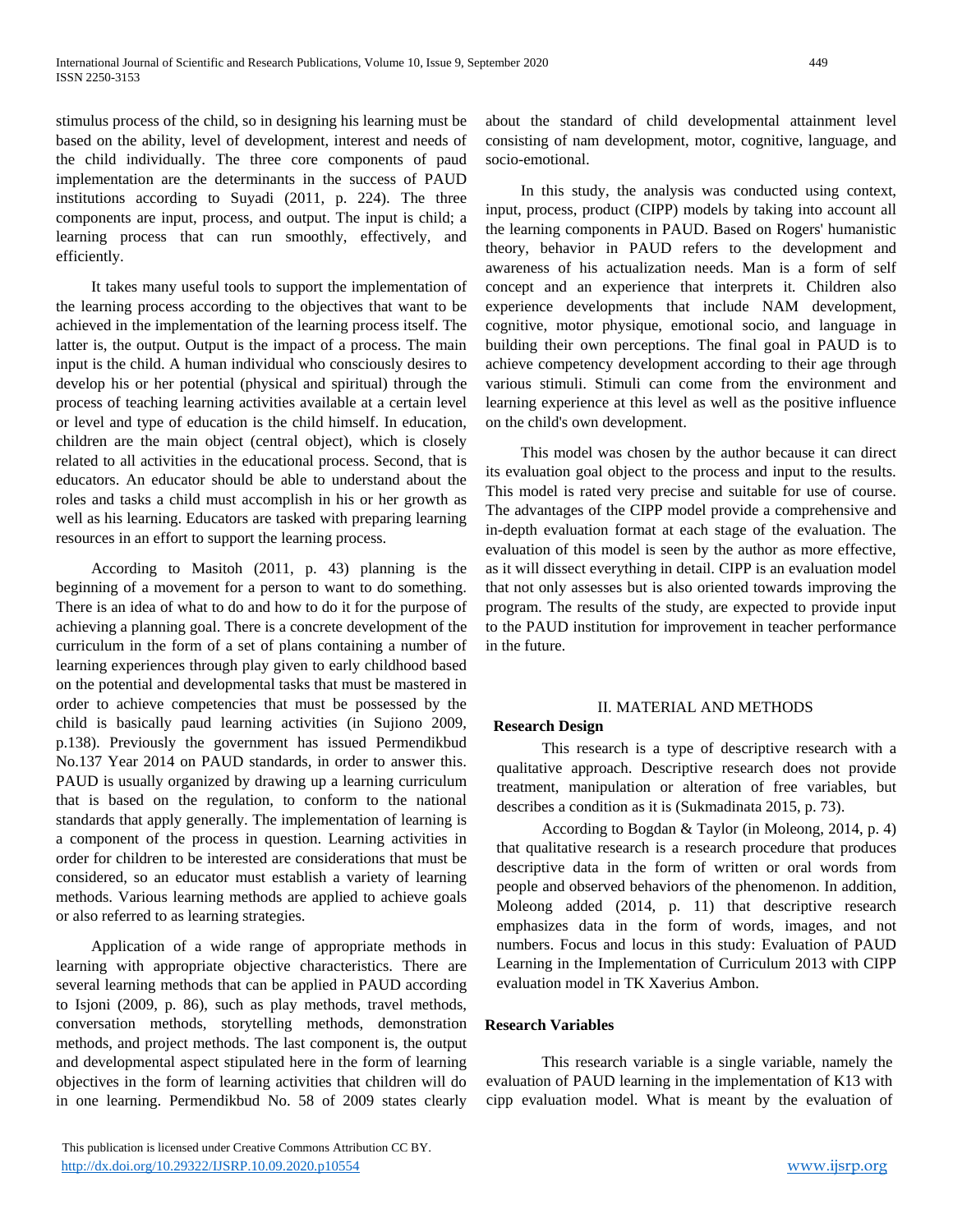PAUD learning in the implementation of K13 in this study is a thorough assessment of the implementation of PAUD K13 learning using cipp evaluation model (Context, Input, Process and Output), then comparing it to the national standard of education. The next four dimensions of CIPP and its measurements are described as follows:

- 1. What is Context; namely the general evaluation of TK Xaverius Ambon related to the organization and work system and commitment to improve its quality and competitiveness. This dimension is measured by parameters/indicators: a) organization and work system; b) the vision and mission of the school; c) the process of drafting vision and mission; d) involvement of internal and external stakeholders; e) School planning; f) Curriculum K13; g) The level of teacher's understanding of K13; h) School accreditation rating and i) tips on maintaining and improving accreditation ratings.
- 2. Input, i.e. evaluation of various inputs that support processes and products. This dimension is measured by parameters/indicators: a) Teacher input, b) Teacher qualifications and competencies, c) certification, d) teacher's ability to prepare, PROSEM, RPPM and RPPH, e) Number of children, f) How the child population has been in the last 3 years.
- 3. What is process, namely evaluation of k13 learning implementation. This dimension is measured by parameters/indicators: a) Teacher's ability to open learning activities, b) Teacher's ability to use APE, c) The ability of teachers to use the K13 learning approach (Learning is carried out by learning while playing, integrative thematic learning process using scientific approach, habituation process implemented in learning); d) Teacher's ability to ask questions, e) Teacher's ability to master learning materials, f) Teacher's ability to motivate/strengthen and g) Teacher's ability to conduct authentic assessments in learning.
- 4. Product, namely evaluation of the implementation of learning results. This dimension is measured by parameters/indicators: a) Children's learning outcomes, b) the absorption of graduates in flagship schools, and c) parents' responses to children's learning outcomes.

# **Research Subjects**

The subject of the study is basically the one that will be subject to the conclusion of the results of the study. The subject of the study is a source or informant who can provide information about the problems related to the research to be conducted. In qualitative research, research subjects are often also referred to as informants. Informants are people who are trusted as sources or sources of information by researchers who will provide accurate information to complete the research data. In line with this, Sugiyono (2016, p.216) states that informants are a reference for samples from qualitative research. The sample in the qualitative study was not named by the respondent,

but as a source, or participant, informant, friend and teacher in the study. The informant provides the data or information required by the researcher. Without an informant, researchers would not have gotten the results or the core of a study. In this study, the subjects of the study were the Principal and 6 teachers of Xaverius Ambon Kindergarten.

# **Data Source**

According to Riduwan (2013, p. 69) the data source is described into 2 sections namely, 1) how to capture data collected directly by researchers (directly to the Subject) referred to as the primary data source, 2) if the way data is retrieved through the second hand (through reports, or files and documentation studies) or also called secondary data sources. Based on this opinion, the authors will collect two types of data, namely primary and secondary data.

# **Data Collection Techniques**

The data collection techniques used include:

1. Interview

Interviews are used to collect data related to the 4 dimensions of this research, namely Contex, Input, Process and Product. The informants to be interviewed are the Head of Xaverius Ambon Kindergarten and 6 teachers of Xaverius Ambon Kindergarten. Interview guidelines are designed based on the issues reviewed and the theories that in this case are based on the opinions of the experts who have been reviewed and then developed in the statement items.

2. Observation Techniques

The observation implementation aims to observe the implementation of learning in accordance with K13 in the classroom, at Xaverius Ambon Kindergarten. The observation will use an observation sheet. The observation sheet is equipped with 5 scores. Scores that move from numbers 1 to 5. The dimensions and indicators that will be revealed using observation guidelines, namely the dimensions of the process. The number of subjects to be observed is 3 people.

3. Study Documentation

Study documentation is used to obtain supporting data from participants. Documents to be obtained from the study documentation include: school organizational structure, vision and mission, planning documents, teacher qualifications and competencies, K13 document data (PROSEM, RPPM, RPPH), authentic assessment documents, absorption data/study results, data on the absorption of graduates in superior/favorite elementary schools and parental satisfaction levels.

## **Validity of Data**

To test the validity of the data obtained so that it is completely in accordance with the purpose and intent of the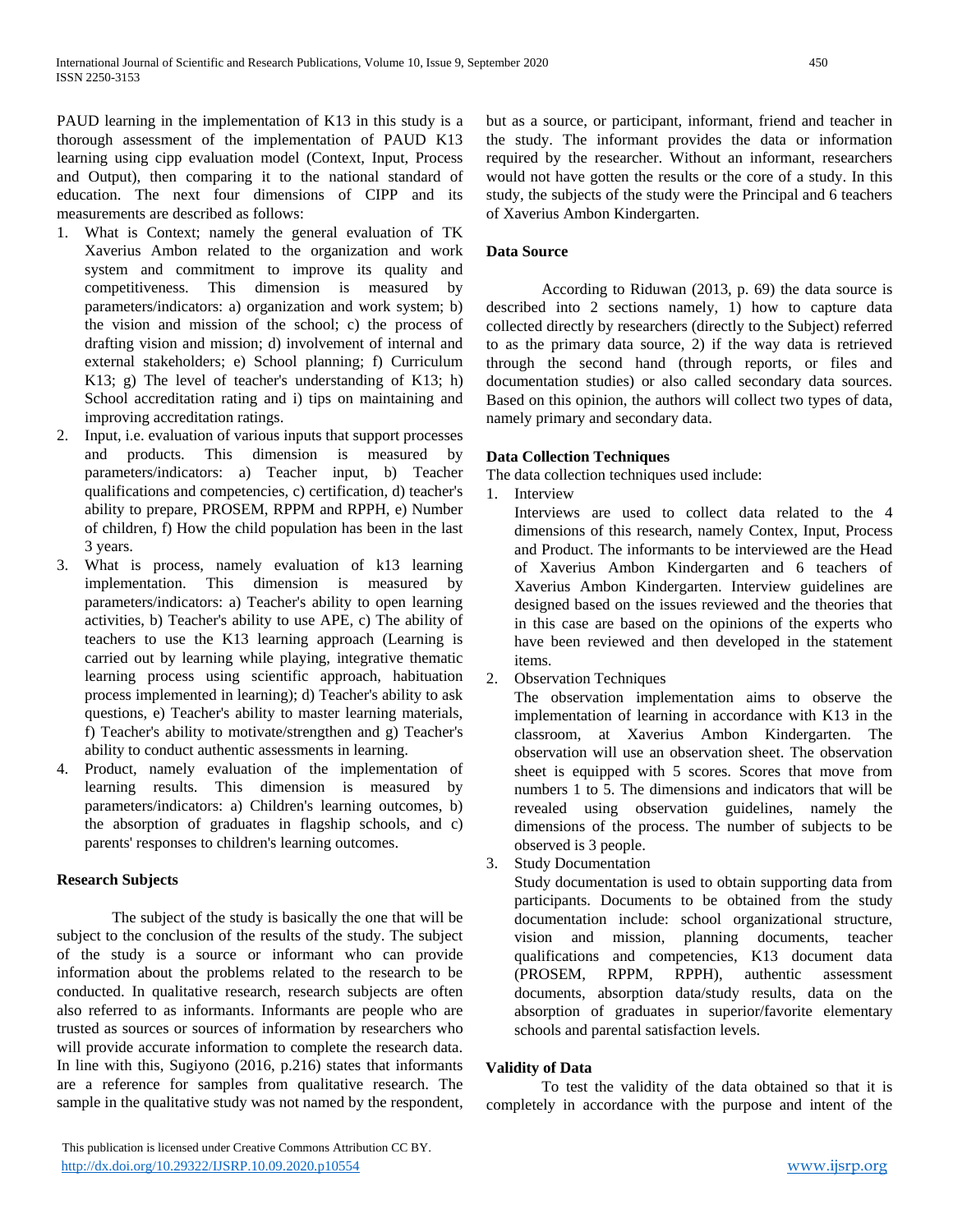study, the researchers used triangulation techniques. Data triangulation according to Moleong (2012, p. 330) is a data checking technique by utilizing something else outside of the data, for the purposes of checking or as a comparison of the data. The triangulation used in this study is triangulation with sources and methods, which means comparing and checking the degree of trust of an information obtained through different times and tools in qualitative methods. Triangulation is performed by the author in the following ways:

- 1. Compare the observation data with the interview results data.
- 2. Compare what people say in public with what they say in private.
- 3. Compare one's circumstances and perspectives with the various opinions and views of others, such as someone higher educated or an expert in the field being researched.

#### **Data Analysis Techniques**

The data analysis technique used in this study refers to the concept of Miles & Huberman (in Ilyas, 2016, p.94) which is an interactive model that classifies data analysis in four stages, namely:

1. Data Collection

Data obtained from interviews, observations, participatory observations and documentation studies are recorded in field records consisting of two parts namely, descriptive and reflective. 1) Descriptive notes are natural records in which they contain what researchers see, hear, witness and experience without the researcher's opinion and interpretation of the phenomenon. 2) Reflective notes are records that contain the impressions, comments, opinions, and interpretations of researchers about the findings encountered and are the material of the data collection plan for the next stage.

2. Data Reduction

Once the data is collected, further reducing the data, in order to select relevant and meaningful data, focus the data that leads to solving problems, discoveries, meanings or to answer research questions. It then simplifies and systematically organizes and describes the important things about the findings and their meanings. In the data reduction process, only data findings or findings related to research issues are reduced.

Meanwhile, data unrelated to research problems will be discarded. In other words, data reduction is used for sharpening, classifying, directing and discarding insane, as well as organizing data, making it easier for researchers to draw conclusions.

3. Data Presentation

Presentation of data can be in the form of writings or words, images, charts and tables. The purpose of the data feed is to combine the information, so that it can describe the circumstances that occurred. In this case, in order for researchers to have no difficulty in mastering information

either overall or certain parts of the study results, then researchers must create narratives, matrics or graphs to facilitate the mastery of such information or data.

Thus, researchers can still master the data and not draw monotonous information conclusions. This is because scattered and poorly composed data can influence researchers in acting unwisely and drawing impartial, concised and unscinged conclusions. For data display to be realized as part of data analysis.

#### **Withdrawal of Conclusions**

The withdrawal of conclusions is carried out during the research process, as is the process of reducing the data, after the data is collected sufficiently adequately, then a temporary conclusion is drawn, and once the data is completely complete, the final conclusion is drawn.

#### IV. DISCUSSION

#### **Research Site Description**

Xaverius Ambon Kindergarten is an early childhood education institution established on September 1, 1952, led by donesia sisters from the Netherlands. This educational institution is located under the auspices of Asti Dharma Foundation located at Jalan Pattimura No. 15 Ambon. Xaverius kindergarten was established to contribute to the world of early childhood education in ambon city which was still very minimal. The existence of TK Xaverius at that time, answering the needs of the people in Ambon City who are eager to have education for early childhood. Its strategic location in ambon city center, so that the community flocks to send their children to Xaverius Ambon Kindergarten. First opened, TK Xaverius has about 300 students. Furthermore, TK Xaverius Ambon experienced considerable development, both quantity and quality as evidenced by the proud achievements of its children, both academic and non-academic and became one of the favorite kindergartens in Ambon city.

In the next development to date, TK Xaverius has undergone five changes of Principal, and currently TK Xaverius is led by Klara Lamere's mother, SPd. Yayasan Asti Dharma continues to strive to improve the quality and quality of education services for early childhood in Xaverius Kindergarten by adding service programs that are playing groups for children aged three to four years, as well as providing extracurricular lessons for kindergarten students such as religious lessons , English, computer and music arts. TK Xaverius is also believed to be the core school for kindergarten schools in Sirimau sub-district as well as the IGTKI secretariat of Maluku Province, so although there are currently many PAUD schools in Ambon city, TK Xaverius is still the choice of ambon city community.

## **Description of Contex (Context)**

This publication is licensed under Creative Commons Attribution CC BY. <http://dx.doi.org/10.29322/IJSRP.10.09.2020.p10554> [www.ijsrp.org](http://ijsrp.org/)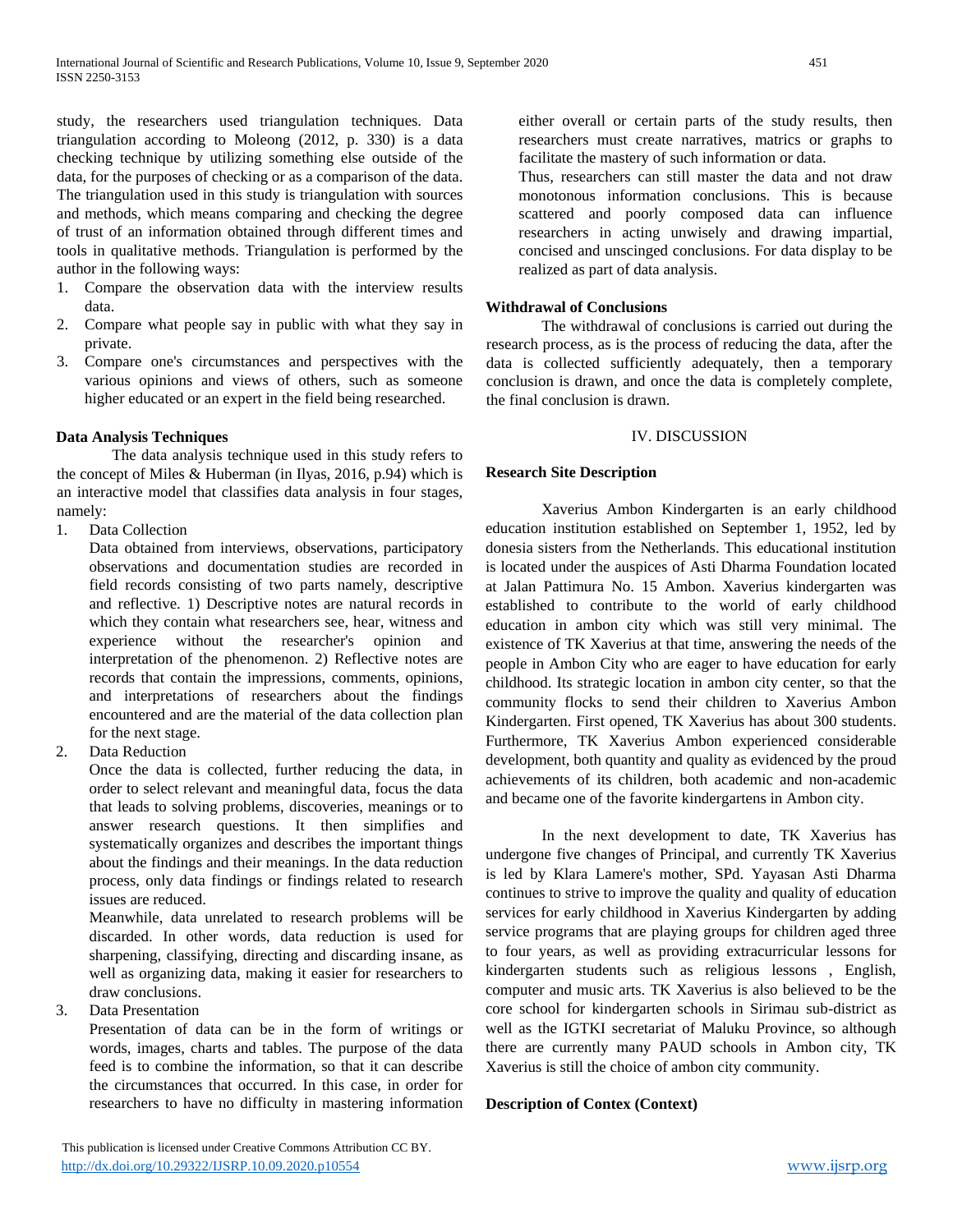Context description, covering the organizational structure and working system of the school, the vision and mission following the drafting process, stakeholder engagement, school planning, applicable curriculum, availability of K13 documents, teacher level of understanding of K13, accreditation rating and school tips maintain the school accreditation rating. These parameters will be further described.

TK Xaverius has a clear school organizational structure. According to K.A.'s recognition that the structure and working system of TK Xaverius as a whole is governed by the Foundation and cooperates with principals and teachers (Results of The Interview with K.A. Dated September 23, 2019). Based on observations and document studies, the authors found that the school's organizational structure was equipped with job descriptions, ranging from principals, teachers and education personnel. The author's interview with several informants, obtained information that the Principal has implemented a description of the task according to the structure of the school organization so that all personnel play an optimum role. Based on the study documentation, the authors found that TK Xaverius already has school planning documents, namely strategic plans or medium-term planning documents and operational planning documents (RENOP) or annual work plans (CTR).

According to the teachers in the kindergarten, there is an annual plan made in the medium and short term programs drawn up by the teachers in the school. The planning is done, some are not; everything is adjusted according to the conditions. For example, some time ago there was a tour program for children to visit funword in the mall, but everything was constrained by the prolonged earthquake of the past few months". The work program in this school is organized every year and everything is run according to the plan, except because of the natural conditions (earthquakes) a few months ago even to date so there are some programs that can not be implemented.

TK Xaverius has implemented the 2013 curriculum. Based on the speech of several teachers who suggested that the School has permendikbud document 137 Year 2014 on National Standards of Early Childhood Education and Permendikbud 146 year 2014 on Curriculum 2013 Early Childhood Education. The level of understanding of the teacher is tapped K13, generally not good. This is acknowledged by one of the teachers as follows: So far everything is going well. However, teachers are a bit troubled by the guidebooks brought to school. So, most children have not been able to complete the tasks that teachers give through the teaching book. Broadly, this kindergarten teacher's understanding of K13 has not been so masterful because teachers have a bit of difficulty with the curriculum that is constantly changing without giving us the opportunity to learn well, so still need to continue to learn and get mentoring specifically related to this K13.

TK Xaverius Ambon has reached accreditation rating A. Therefore, the school has tips for maintaining the school accreditation rating. The results of interviews with teachers suggest that teachers learn more of course to develop themselves. Further to improve the professional skills of teachers, supervision of the Principal and also supervision. The Foundation is implemented separately. The schedule is 2 months, once every 3 months or at most 4 months.

All the average teachers often participate in training, especially those carried out by IGTKI. IGTKI always regularly conducts joint learning activities between kindergarten teachers. Further confirmation with the Principal on tips on maintaining the principal's recognized accreditation rating is carried out through increased teacher capacity and supervision activities. Furthermore, the principal's description is as follows: As the Principal, I feel that the a accreditation homework is both a pride and a challenge. Get an A rating, through a hard struggle. So, I am committed to maintaining it with 2 focuses. Strengthening teacher capacity; I did through teacher delivery to participate in various trainings both local and national, seminars and improving teacher qualifications to S1 PAUD. The second focus is through classroom supervision activities. Supervision of my class is done regularly in the hope of observing the teacher in the implementation of learning using K13. Teacher deficiencies and weaknesses in learning, I note for correction and coaching actions" (Principal, September 25, 2019).

The results of the interview with the principal when confirmed with the study documentation, accordingly. For example, the author found several local HIGH SCHOOL certificates followed by teachers. However, training conducted by the school and the Foundation does not exist. The principal's supervision is done because it is recorded in the supervising book. However, the book that records the principal's supervision activities is not fully filled. In a review of the supervision book, the authors found that the existing records were only the date of the visit while the observed and reverse issues given at the end of the visit were not written.

According to one of the teachers suggested that in order to maintain the accreditation of the school, all returned to the teacher. Teachers need to work harder and develop schools in terms of learning and there needs to be good cooperation between teachers, with children and also with parents and foundations. Not to forget, the school in this case teachers need a lot of experience from other schools that get good accreditation as well.

Constatation is really reasoned because of the good or bad of an education system that is supported by good policy supported by the provision of the following infrastructure, funds, community support and good governance, ultimately returned to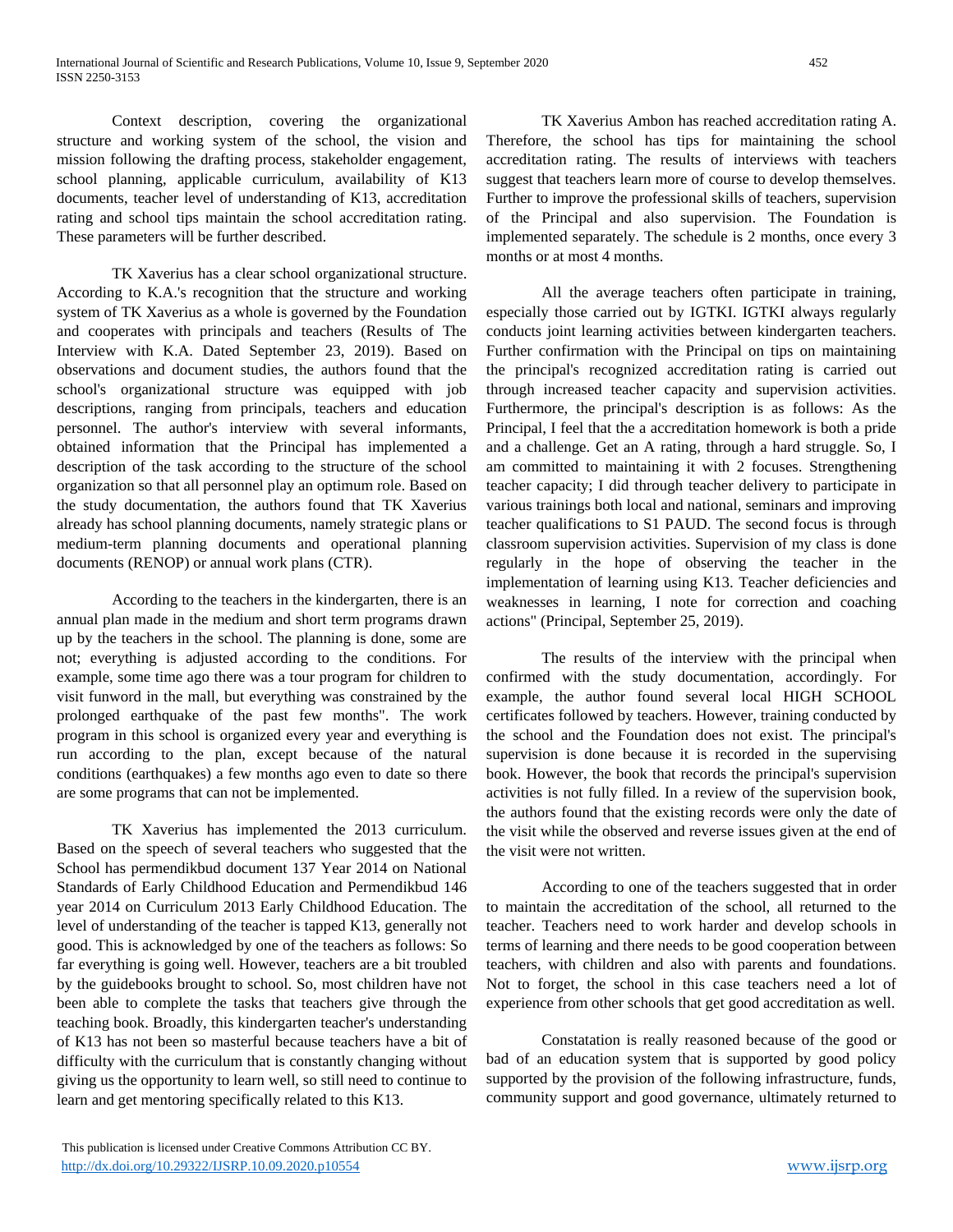teachers. Teachers become the deciding act of a successful education policy or not in a practical state because it is the teacher operational cast that translates various education policies in concrete form to students in the classroom.

#### **Input Description**

Input description, includes: number of teachers, qualifications and competencies, number of certifications, ability to compile PROSEM, RPPM and RPPH, number of children and population trends in the last 3 years. These parameters will be further described. The number of teachers working at TK Xaverius is 8 people. Of these, 8 teachers have s1 PAUD qualifications. Of the 8 teachers, only one (Principal) is civil servant and has been certified while the other 7 teachers have not been certified. The seven teachers are appointed by the Foundation. In addition to 8 teachers, based on documentation studies, TK Xaverius also has 1 education personnel (computer personnel).

Based on the results of interviews with teachers, information obtained that: all teachers are PAUD scholars, only 1 person in A2 class is still in high school, but while continuing his undergraduate studies paud at UT. All teachers have not been certified, except the Principal. There have been many activities that teachers participate in, for example some time ago there were paud learning activities based on Mother Language by the Provincial Government and so on. Not only teachers but also the Foundation even that often participates in activities, especially activities outside the area. Furthermore, he explained that in this School, for the creation of RPPM, teachers work together in schools and RPPH is composed by each class teacher".

The teacher's description corresponds to the study documentation that the author did. Based on the document study, the authors found that paud learning training activities based on The Mother Language conducted by the Maluku Provincial Government, followed by 2 teachers were proven by certificate of participation. The author did not find the PROMES document while the RPPM and RPPH documents were indeed available, but they were incomplete. According to the teacher's confession, the school, RPPM and RPPH are made by the teachers themselves together. The mechanism is divided, so the total number of teachers is 8 people, divided into 4 teachers who are semester 1 and 4 other teachers do semester 2 for us to use together later. It is similarly recognized by other teachers as follows: In this school, for the manufacture of RPPM and RPPH made by the teachers themselves together in the teacher's room. The mechanism is divided, so the total number of teachers is 8 people, divided into 4 teachers who are semester 1 and 4 other teachers do semester 2 for us to use together later. In preparing APE also always work together.

The results of interviews with other teachers on the reasons why the school does not yet have promes documents, it is acknowledged that the school does not yet have them. The school does not yet have a complete curriculum document. Curriculum documents both KTSP and K13 we download documents issued by the Ministry of Education. The Curriculum of the Institute is not yet ours. PROMES we haven't had time to arrange. Rppm and RPPH we have but not yet complete. The problem is because of the time constraints that we have so that the documents are not fully arranged. One of the requirements to be able to teach is that teachers must show RPPM and RPPH at the Principal's desk to be examined and signed, only then can teachers start with learning activities in the classroom. This means that teachers have been able to compose rppm and rpph independently.

This data provides accurate information that TK Xaverius only has curriculum documents obtained online; does not have PROMES; and does not have complete RPPM and RPPH documents. This is due to time constraints, so teachers are more focused on pursuing curriculum achievement targets.

The last input parameters are student input and population trends. According to teachers in kindergarten, the number of children who are kindergarten Xaverius is currently 148 children divided into 7 classes and so far the population of children entering this kindergarten is decreasing. Usually the number of children who enter this kindergarten is on average 100 closer to 200 children per year, where 1 class is placed in the 30s with 1 teacher alone because if made 2 shifts also teachers can not afford because of course teachers tend to be more energy for it.

The description of the teacher corresponds to the results of the study documentation that the authors did. According to the document study, the trend of the child population in Xaverius kindergarten from year to year continues to decline. The downward trend if digested is not on the problem of losing competition but rather due to the presence of Ciputra Kindergarten, Lentera Kindergarten and Caritas Kindergarten. With the presence of the three new schools, some children, especially those who live close to the location of the school, chose to study at the three schools.

the number of children and population trends in Xaverius Kindergarten over the past three years (period, 2017- 2019), tend to decrease. In aggregate, over the last 3 years the number of inputs of 507 children. Of these, 250 boys and girls had 256 children. In 2019, there were 148 children with details: 84 men and 64 women. According to the principal's description, the number of children as many as 148 people is divided into 7 classes. Thus, the average child in each class is 21 children.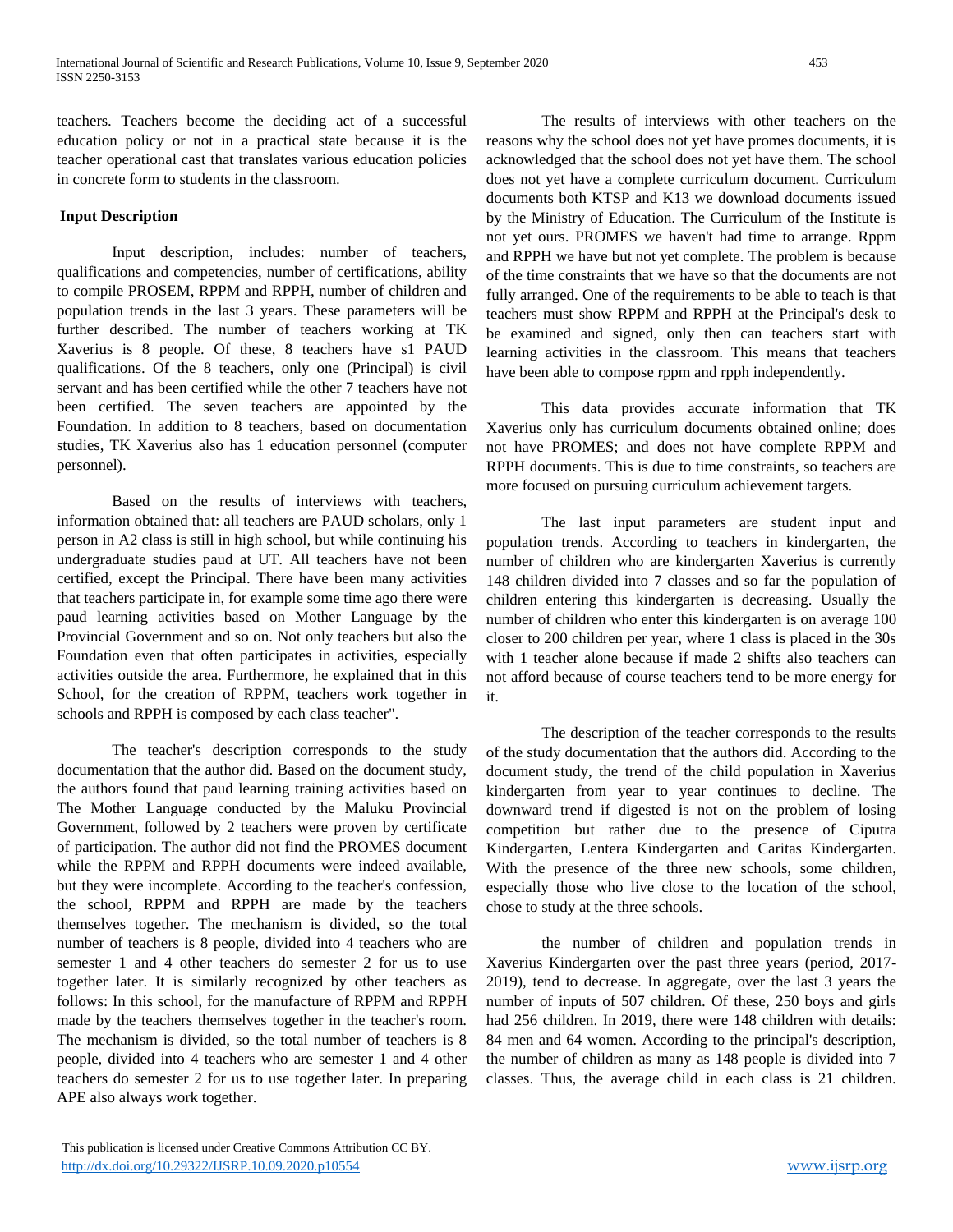Based on the number of children in 7 classes, when associated with the ratio of teachers is still considered ideal  $(1:18.5)$ .

#### **Process Description**

The description of the process includes: the teacher's ability to open learning activities, the ability of teachers to use APE, the ability of teachers to use the K13 learning approach, the teacher's ability to ask questions, the teacher's ability to master learning materials, the ability of teachers to motivate/strengthen and the ability of teachers to evaluate learning using authentic assessment techniques.

According to the teacher in the kindergarten, the teachers always try to ask fellow teachers one school friend or another friend who is from another school or also through the organization IGTKI. So they can share with each other in every regular meeting. The teacher used the APE based on the RKH that day. So, everything is tailored to the availability of existing APE. If it is not available, then the teacher provides other alternatives that are roughly similar to those needed to learn, for example learning about turtles because there is nothing original, then we use the image that the teacher himself prepared to use to learn. Teachers also always try to ask fellow school teachers and other friends who are from other schools or also through IGTKI organizations, so they can share with each other in every regular meeting. On average, all teachers have been able to master the learning materials well. Usually the Teacher gives invitation, hug, spirit, praise to the child who finally convinces the child that the child is able to work and so on. Usually the teacher will make a learning evaluation every day. From what happens in the classroom to the child, so through it, the teacher will get an idea, which child can already and which child still needs mentoring and guidance again and of course the teacher will always try to help the child be able to with good development.

It is similarly acknowledged by other teachers that, overall, all teachers have been able to open lessons well because teachers here have been trained for how to open lessons. So the way all teachers open lessons is uniform (the same). The ability of teachers to use APE is good, because usually for teachers in this kindergarten, the day before learning, the teachers always together prepare all the needs for learning the next day. The teacher always tries to ask his fellow school teacher friends in the teacher's room when he finishes learning and usually the teacher searching on the internet. On average, all teachers have been able to master the learning materials well. The ability of teachers in this case is undoubtedly because the experience of teaching teachers in kindergarten is not 1-2 years, but it has been a dozen even decades. The motivation and reinforcement is usually done by the teacher at the beginning, the core of the learning, can even at the time of closing the learning. Usually the teacher will assess

through the package book used for the child every day after the child completes the task given by the teacher. This assessment in kindergarten uses anecdotal notes, diaries and observations.

Overall, all teachers have been able to open lessons well because teachers here have teaching time that is not 1 or 2 years but 10 years and above, so that is enough if only to open one lesson. Teachers have been able to use APE, because it is already the daily food of a teacher in kindergarten. Talking about K13 is still quite difficult and quite dizzying for teachers because K13 is so complex and so many aspects. However, however it is the demands of the curriculum today, so whatever happens, teachers should understand it well. For this, it takes time for teachers to constantly learn it again. Teachers always try to ask fellow school teachers and fellow paud groupmates. On average, all teachers have been able to master the learning materials well, because in this kindergarten a week before the teacher has to prepare everything first in the control of the Principal. This is very important for the child. The teacher will see based on the child's condition. However, the average teacher has been able to even always motivate her children in learning. Usually in this school, once a week we have an evaluation between the Principal and the teachers of the class even we engage IGTKI to be with us to solve the problem that exists or just to share the knowledge only.

Based on participatory observations, the authors found that teachers use tools or materials to play while learning by utilizing the wealth that exists around the child. Teachers have set a good example or not of doing something bad to the children in the classroom. The teacher was friendly and had a cheap smile. Teachers have been trying to find solutions when dealing with problems (e.g. limited APE, limited playing field). The teacher has been fair to his students despite the differences in gender, ethnic, religious, physical condition, and socioeconomic status of his family. Teachers have utilized/empowered local wisdom to support their learning process (e.g. utilizing local arts, local traditional games, people's livelihoods, local natural conditions in the learning process).

Based on the results of data analysis and interview results with informants, against 7 dimensions of the process studied overall, teachers 93%, have had good skills. Some drawbacks that need attention:

- 1. Evaluation of learning, i.e. teachers have not evaluated regularly at the end of each unit of language, the discrepancy of RPPH documents with the problem and the teacher has not had a good understanding of the authentic assessment;
- 2. The ability to master learning materials, there is still a weakness that there are inconsistencies between RPPH and learning materials reviewed by teachers;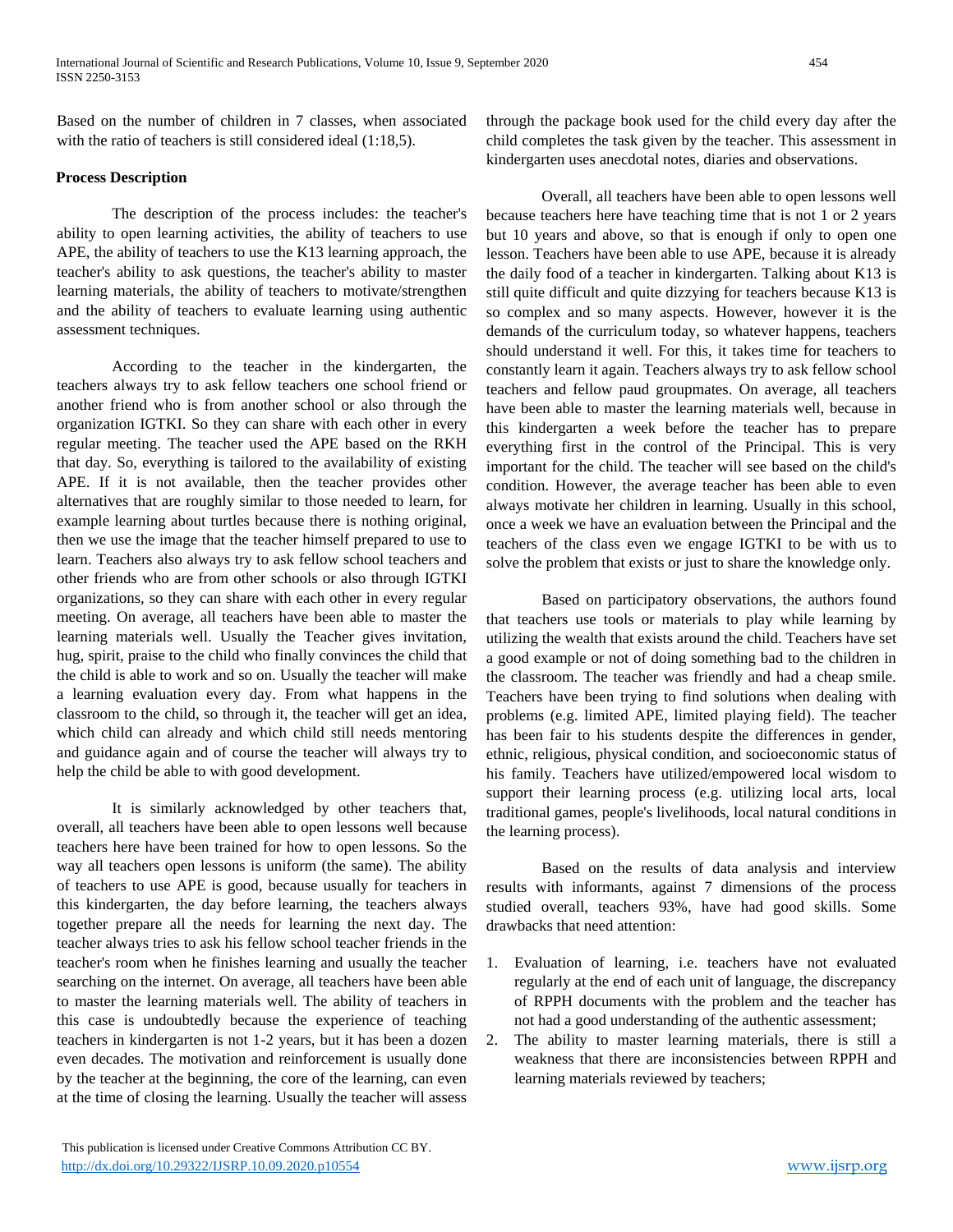- 3. The ability of teachers to use the K13 learning approach still found weaknesses that the use of learning approaches sometimes does not correspond to RPPH documents and teachers sometimes still find it difficult to apply scientific approaches;
- 4. The ability to use APE, it is still found that APE sometimes does not match the potential/ talent, age and level of development of the child.

#### **Product**

Analysis of product dimensions, namely children's learning outcomes in school, the absorption of graduates in favorite schools and parents' responses to children's abilities; it was found that Xaverius Ambon kindergarten graduates have good academic and non-academic achievements so they have high competitiveness to be accepted at favorite schools in Ambon City. It gives a positive image to parents even the community. As many as 60% of Xaverius kindergarten graduates, received at SD Xaverius C (superior grade elementary school), another 40% are accepted at Lentera Elementary School, Kalam Kudus Christian Elementary School, SD Teladan and other favorite elementary schools in Ambon City.

Through the documentation study, the authors found that holistic integrative services have been performed such as: weight weighing, height, head circumference measurement, dental and gum care (in partnership with PUSKESMAS). However, parenting services such as consultations, parent engagement in the classroom and home visits have not been implemented. In addition, schools and parents have not used connecting books to report on children's development. The results of this study are in line with the research of BAN PAUD and PNF Maluku Province.

Integrative holistic services at PAUD Institutions, still supported. All stakeholders are involved in child services. Based on the results of accreditation in 2019, for education services: some teachers have not been able to use learning models that stimulate children to play; teachers do not yet have a good understanding of the scientific approach; six aspects of child development have not been able to be implemented by teachers simultaneously in learning; there is still a strong tendency that teachers are more active than students; lectures became a very dominant method used by teachers.

Character culture, still instructive for example do not do this, do so and so and teachers have not been able to build through habituation and firsthand experience. Nutrition and care health services: conducted regularly in partnership with PUSKESMAS. The service still focuses on head circumference measurement, weight weighing, height and dental and gum care; health care information to parents is less than once done.

However, the administration is not well organized. Parenting services: Consultation, Parent engagement in the classroom and home visits have not been implemented. In addition, schools and parents have not used connecting books to report on children's development. Protection services: has been implemented properly with safe infrastructure, facilities and toys (BAN PAUD AND PNF Maluku Province 2019).

Therefore, integrative holistic services include: Education services, nutrition and care services, parenting services, and protection services need to be considered seius by Xaverius Ambon Kindergarten. Integrative holistic services enable agencies to establish partnerships with external stakeholders such as: Parents, PUSKESMAS, Police and other agencies.

## **After submission IJSRP will send you reviewer comment within 10-15 days of submission and you can send us the updated paper within a week for publishing.**

This completes the entire process required for widespread of research work on open front. Generally all International Journals are governed by an Intellectual body and they select the most suitable paper for publishing after a thorough analysis of submitted paper. Selected paper get published (online and printed) in their periodicals and get indexed by number of sources.

**After the successful review and payment, IJSRP will publish your paper for the current edition. You can find the payment details at: [http://ijsrp.org/online-publication-charge.html.](http://ijsrp.org/online-publication-charge.html)**

## IV. CONCLUSION

Based on the results of data analysis and discussion can be drawn some conclusions as follows:

- 1. First, kindergarten has an organizational structure and school work system described in the description of duties and manifested in the granting of authority and responsibility so that all personnel move in support of the achievement of the organization's goals; TK Xaverius already has RENSTRA and CTR documents and a vision and mission that determines school policies and programs implemented with measurable performance criteria and standards; already has a national curriculum document; RPPM and RPPH, which are referenced by teachers, have achieved the accreditation rating of A. Tips by the school to maintain the school accreditation rating, namely through strengthening teacher capacity and academic supervision (classroom visits).
- 2. Secondly, TK Xaverius Ambon has an ideal teacher-to-child ratio (1:18.5). Teacher 7 (87%) qualified S1 and only 1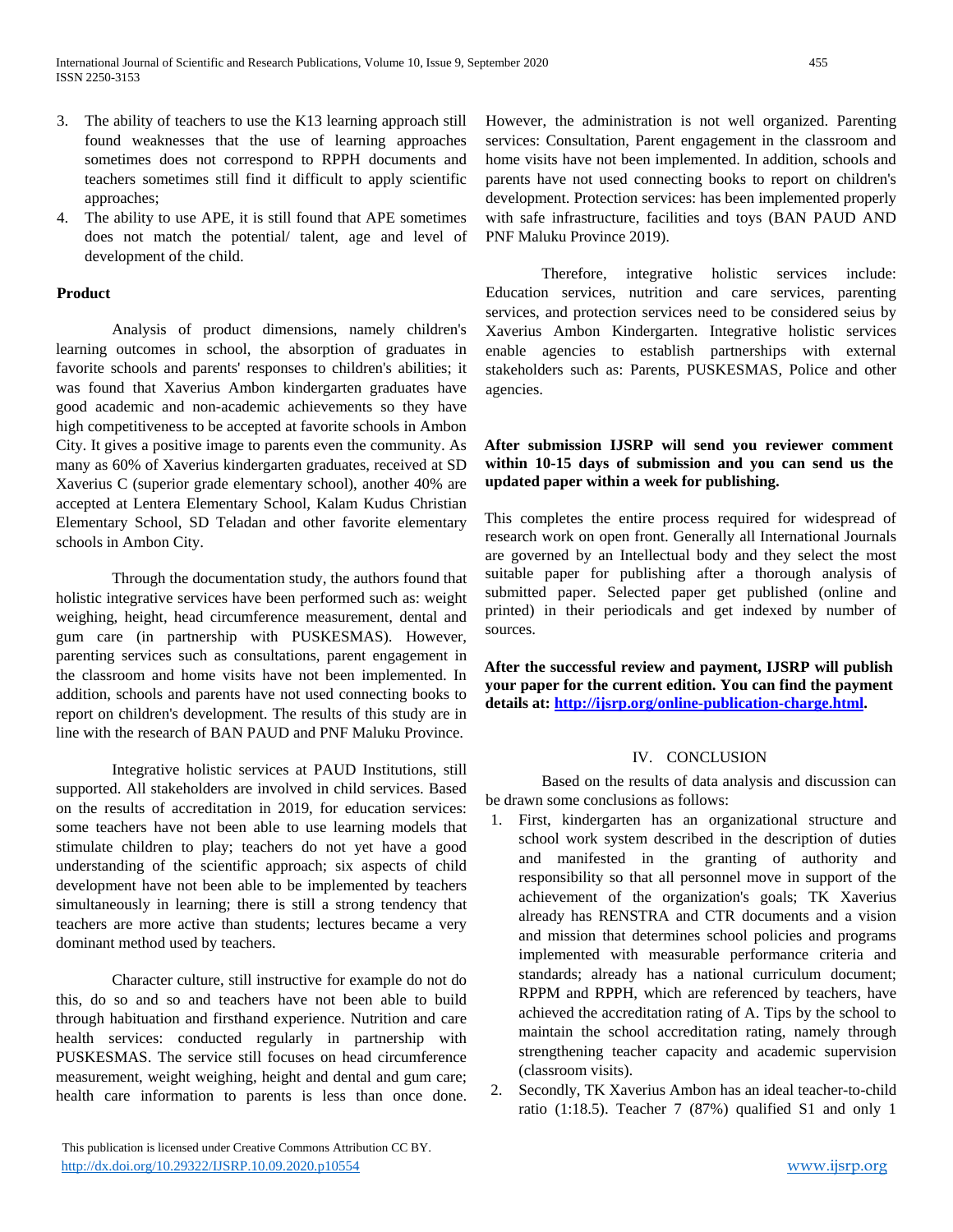person (12%) high school qualifications (while studying further at UT). Competence, teachers are generally paud; supported by the work experience of most teachers 10 years and older; The trend of child input and population in the last 3 years, tends to decrease, along with the presence of 3 superior kindergartens, namely Lentera Kindergarten, Ciputra Kindergarten and Caritas Kindergarten in Ambon; so that some children, especially those who whose residence is adjacent to the location of the school that recently chose to study in the 3 schools.

- 3. Third, teachers at TK Xaverius in the learning process achieved a high Process score of 93%; Teachers use tools or materials to play while learning by utilizing the wealth that exists around the child, providing a good example to the children in the classroom, being friendly, trying to find solutions when facing problems, being fair to the children, regardless of gender, tribe, religion, physical condition, and socioeconomic status of the family. Teachers have leveraged/empowered local wisdom to support their learning process.
- 4. Fourth, Xaverius Ambon kindergarten output has good academic and non-academic performance so they have high competitiveness to be accepted at favorite schools in Ambon City. This has given a positive image to parents and even the general public.
- 5. Fifth, some of the weaknesses found in the Process dimension: 1) the teacher has not evaluated regularly at the end of each unit of the language, there is a discrepancy in rpph documents with the problem and the teacher does not yet have a good understanding of the authentic assessment; 2) there are inconsistencies between RPPH and learning materials reviewed by teachers; 3) Teachers have not been able to use the K13 learning approach (scientific approach); 4) Ability to use APE, sometimes not as appropriate as the potential/ talent, age and level of development of the child.

The increase in teacher capacity related to K13 with the focus of learning strategies and models, the use of ageappropriate APE and child development and outenthic assessments need to be considered by the school in the form of traning and improving the frequency and intensity of academic supervision; To improve quality and competitiveness especially facing new competitors TK Xaverius needs to establish partnerships with external stakeholders, in program design, implementation and evaluation together so that there is a good sense of trust and image that has implications for input support, assistance personnel, infrastructure facilities and fund support. TK Xaverius is expected to immediately complete all curriculum documents (PROMES, RPPM and RPPH) and apply them consistently according to the age and level of development of the child.

#### **REFERENCES**

- [1] Agustina, A., & Retnowati, T.H. (2013). Evaluasi Pelaksanaan Pembelajaran Program Pendidikan Anak Usia Dini (PAUD) di Kecamatan Trucuk Kabupaten Klaten. Jurnal Evaluasi Pendidikan Volume 1, No. 2, 2013. Diakses dari [http://journal.student.uny.ac.id/ojs/index.php/jep/article/view/61.](http://journal.student.uny.ac.id/ojs/index.php/jep/article/view/61)
- [2] Andri. (2018, September 14). Anggaran untuk Tingkatkan Mutu Guru. Kompas. Diakses darihttps://www.pressreader.com/indonesia/kompas/20180914/textvie w.
- [3] Anggrayni, M., & Sari, A.M. (2019). Peningkatan Kemampuan Mengenal Angka dengan Menggunakan Media Papan Flanel. Jurnal Pelita PAUD. Vol 4 No 1 (2019). Diakses darihttp://jurnal.upmk.ac.id/index.php/pelitapaud/article/view/823.
- [4] Aisyah S. (2007). Perkembangan dan Konsep Dasar Perkembangan Anak Usia Dini. Jakarta : Universitas Terbuka.
- [5] Asmawati, L. (2014). Perencanaan Pembelajaran PAUD. Bandung: Remaja Rosdakarya.
- [6] Arifin, Z. (2012). Evaluasi Pembelajaran Prinsip, Teknik, Prosedur. Bandung: Remaja Rosdakarya.
- [7] Arifin, Z. (2014). Konsep dan Model Pengembangan Kurikulum. Bandung: Remaja Rosdakarya.
- [8] Arikunto., S., & Cepi, S.A. (2009). Evaluasi Program Pendidikan. Jakarta: Bumi Aksara
- [9] Badan Standar Nasional Pendidikan. (2007). Peraturan Mentri Pendidikan Nasional Nomor 41 Tahun 2007 tentang Standar Proses. Jakarta, DKI: Penulis. Diakses dari [http://wbgfiles.worldbank.org/documents/hdn/ed/saber/supporting\\_doc/EAP](http://wbgfiles.worldbank.org/documents/hdn/ed/saber/supporting_doc/EAP%20/Teachers/Indonesia/Permen_41_Th-2007.pdf)  [/Teachers/Indonesia/Permen\\_41\\_Th-2007.pdf](http://wbgfiles.worldbank.org/documents/hdn/ed/saber/supporting_doc/EAP%20/Teachers/Indonesia/Permen_41_Th-2007.pdf)
- [10] BAN PAUD & PNF. (2019). Laporan Monev BAN PAUD & PNF Propinsi Maluku. Ambon: Author
- [11] Budiarti, S & Hasibuan, R. (2016). Pengaruh Metode Bercerita Dengan Media Pop Up Terhadap Kemampuan Kosakata Bahasa Inggris Anak Kelompok B. Jurnal PAUD Teratai, Volume 05 Nomor 03, Tahun 2016, 126-130. Diakses dari [https://jurnalmahasiswa.unesa.ac.id/index.php/paud](https://jurnalmahasiswa.unesa.ac.id/index.php/paud-%20teratai/article/view/16609)[teratai/article/view/16609](https://jurnalmahasiswa.unesa.ac.id/index.php/paud-%20teratai/article/view/16609)
- [12] Depdiknas. (2003). Undang-undang RI No.20 tahun 2003 tentang Sistem Pendidikan Nasional. Jakarta : Author.
- [13] Depdiknas. (2014). Permendikbud No. 146 Tahun 2014. Jakarta: Author.
- [14] Djaali & Muljono, P. (2008). Pengukuran Dalam Bidang Pendidikan. Jakarta: PT. Grasindo.
- [15] Dyer, J., H, Gregersen, H.,B, Christensen., & Clayton. M. (2009). The innovator's DNA. Boston: Harvard Business Review Press Pendidikan Taman Kehidupan Anak. Yogyakarta: Pustaka Pelajar.
- [16] Fadillah, M. (2014). Implementasi Kurikulum 2013 dalam Pembelajaran SD/MI, SMP/MTS, & SMA. Yogyakarta : AR-RUZZ MEDIA
- [17] Fitri, E.A., Saparahayuningsih, S., & Agustriana, N. (2017). Perencanaan Pembelajaran Kurikulum 2013 Pendidikan Anak Usia Dini (Penelitian Deskriptif Kuantitatif di Paud IT Auladuna Kota Bengkulu. Jurnal Potensia, PG-PAUD FKIP UNIB, Vol.2 No.1. Diakses dari <https://ejournal.unib.ac.id/index.php/potensia/article/download/3032/1520>
- [18] Fitriani, R. (2019). Model Pembelajaran Kooperatif dengan Permainan Estafet untuk Morotik Kasar Anak Usia Dini. Jurnal Pelita PAUD. Vol 4 No 1 (2019). Diakses dari <http://jurnal.upmk.ac.id/index.php/pelitapaud/article/view/780>
- [19] Grantham-McGregor, S., Cheung, Y., Cueto, S., Glewwe, P., Richter, L., Strupp, B., & The International Child Development Steering Group. (2007). Developmental Potential in the First 5 Years for Children in Developing Countries 1, The Lancet, Reprint Vol 369. UK: Williams Press
- [20] Hasibuan, R., & Ningrum, M.A. (2016). Pengaruh Bermain Outdoor dan Kegiatan Finger Painting terhadap Kreativitas Anak Usia Dini. Jurnal Pendidikan, ISSN: 2527-6891, Volume 01 Nomor 01, Tahun 2016, 72-80. Diakses dari<https://journal.unesa.ac.id/index.php/jp/article/view/367/200>